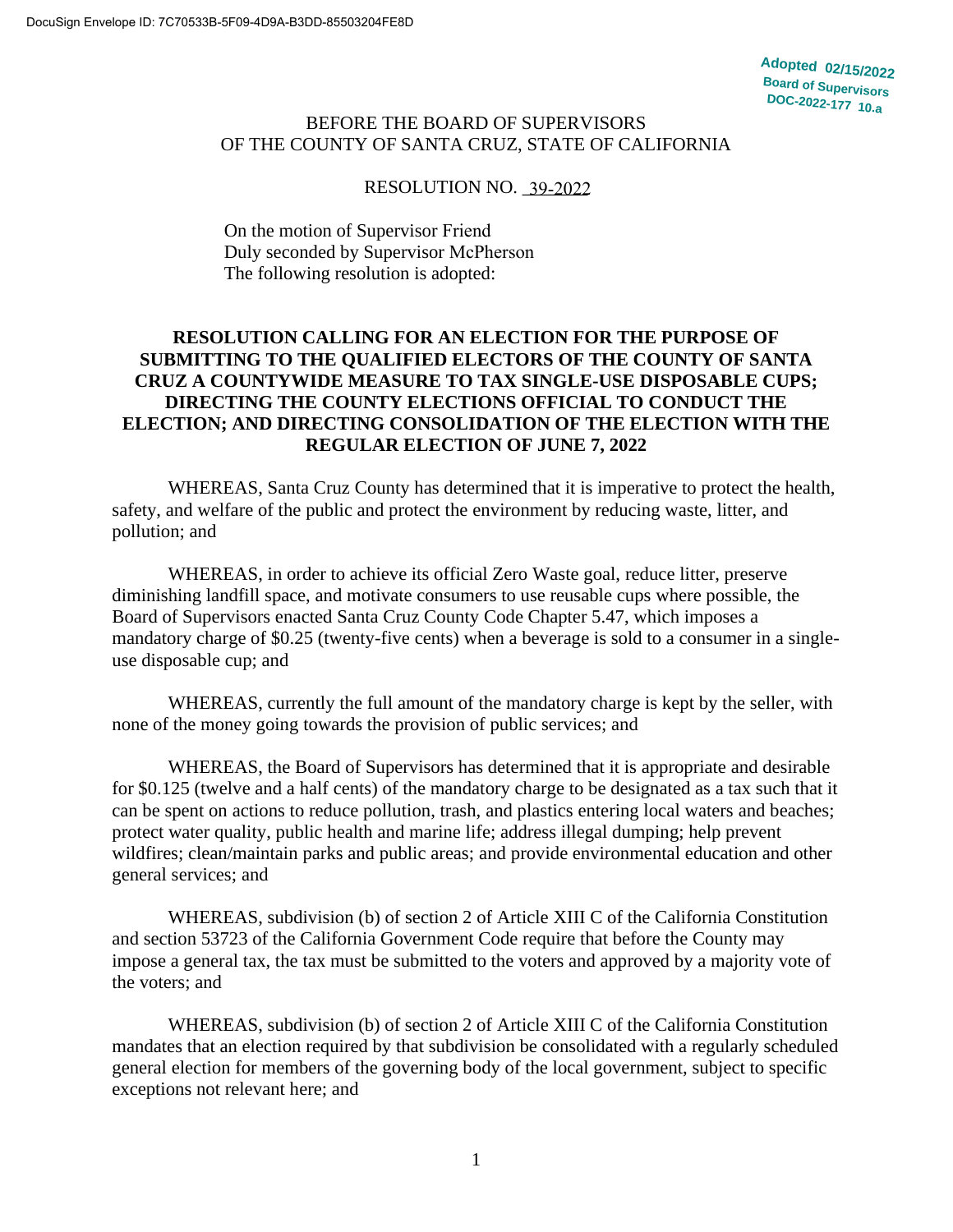WHEREAS, if approved by a majority of voters, the proposed tax would be codified by amending Section 5.47.050 of the Santa Cruz County Code as reflected in the draft Ordinance attached hereto as Exhibit 1; and

WHEREAS, pursuant to California Elections Code Section 10400, whenever two or more elections, including bond elections, of any legislative or congressional district, public district, city, county, or other political subdivision are called to be held on the same day, in the same territory, or in territory that is in part the same, they may be consolidated upon the order of the governing body or bodies or officer or officers calling the elections; and

WHEREAS, the resolution requesting the consolidation shall be adopted and filed at the same time as the adoption of the ordinance, resolution, or order calling the election; and

WHEREAS, pursuant to California Elections Code Section 1000 *et seq.*, various district, county, state, and other political subdivision elections shall be held on June 7, 2022, an established regular election date;

NOW THEREFORE, IT IS HEREBY RESOLVED AND ORDERED by the Board of Supervisors as follows:

1) A County election is hereby called to be held throughout the County at the regular election date of June 7, 2022, for the purpose of submitting to the qualified electors of the County of Santa Cruz the following measure:

**Measure - \_\_\_\_\_**

### **SANTA CRUZ COUNTY CLEAN WATER/BEACHES, PUBLIC HEALTH,**

**ENVIRONMENTAL PROTECTION MEASURE.** To reduce pollution, trash and plastics entering local waters and beaches; protect water quality, public health and marine life; address illegal dumping; help prevent wildfires; clean/maintain parks and public areas; and provide environmental education and other general services, shall 12.5 cents of Santa Cruz County's existing single-use cup charge be collected as a tax until ended by voters, raising approximately \$700,000 annually and requiring public spending reports?

YES\_\_\_\_ NO\_\_\_\_

2) Said County election shall be held and conducted, the votes received and canvassed, the returns thereof made, and the result thereof ascertained and determined in accordance with the law, including but not limited to the provisions of Section 10418 of the Elections Code.

3) Said special County election hereby called shall be and hereby is consolidated with any and all elections also called to be held throughout the County on June 7, 2022, in all respects as required by and pursuant to law, including but not limited to the provisions of Section 10418 of the Elections Code.

4) In accordance with the provisions of Section 9160 of the Elections Code, the County Counsel is hereby directed to prepare an impartial analysis of this measure.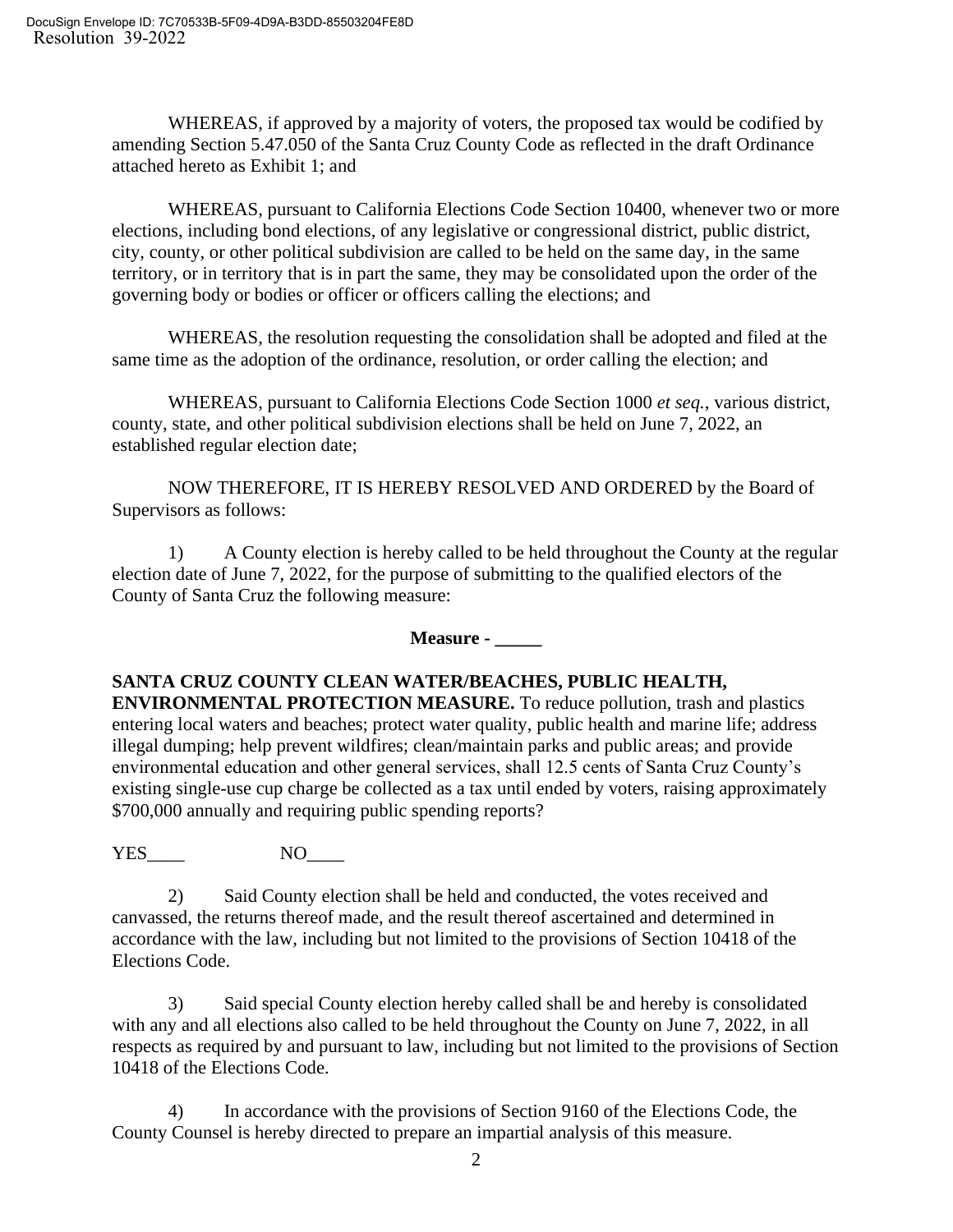5) In accordance with the provisions of Section 9160 of the Elections Code, the County Auditor-Controller-Treasurer-Tax Collector is hereby directed to prepare a fiscal impact statement of this measure.

6) Arguments for and against this measure may be submitted in conformance with Elections Code Section 9161, *et seq*.

7) The Clerk of the Board of Supervisors shall file a copy of this Resolution with the County Clerk.

BE IT FURTHER RESOLVED AND ORDERED THAT the Santa Cruz County Elections Department is requested to print the proposed ordinance attached hereto as Exhibit 1 in the County Voter Information Guide for the June 7, 2022, election date.

PASSED AND ADOPTED by the Board of Supervisors of the County of Santa Cruz, State of California, this **15th** day of February 2022, by the following vote:

| AYES:   |             | Supervisors: Friend, Coonerty, Caput, McPherson, and Koenig |
|---------|-------------|-------------------------------------------------------------|
| NOES:   | <b>None</b> |                                                             |
| ABSENT: | None        | DocuSigned by:                                              |

Manu kornig<br>— 43369812764640D...

Manu Koenig, Chairperson Board of Supervisors

|         | -DocuSigned by:                      |  |
|---------|--------------------------------------|--|
| ATTEST: | Stephanie Cabrera<br>2F79EA01AD52447 |  |
|         |                                      |  |

Stephanie Cabrera Clerk of said Board

Approved as to form: DocuSigned by:

Jason M. Heath .<br>– AF757CF913B5419...

Jason M. Heath 1/31/22 (AMS 12133) Office of the County Counsel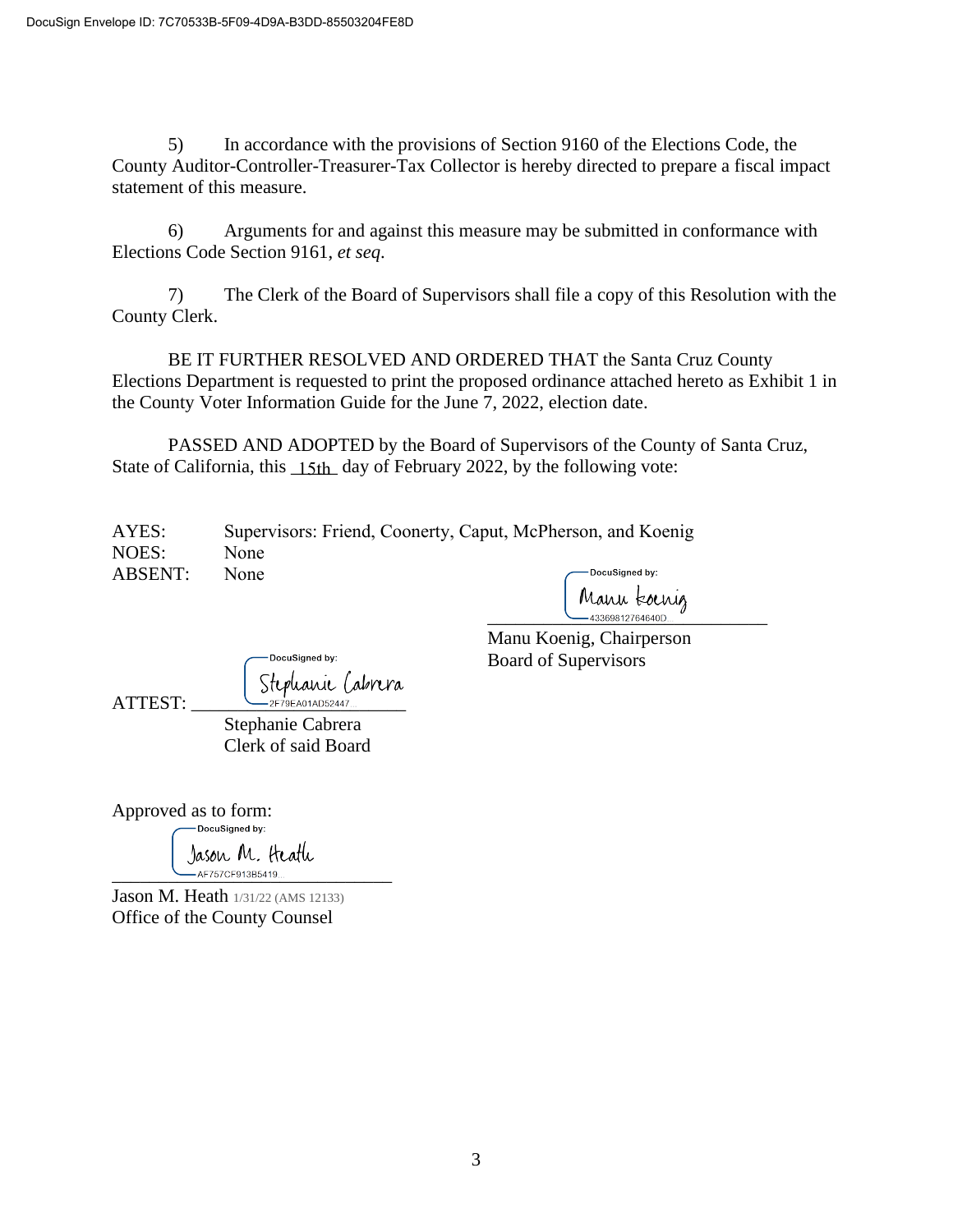# **ORDINANCE NO. \_\_\_\_\_**

#### **ORDINANCE AMENDING SECTION 5.47.050 OF THE SANTA CRUZ COUNTY CODE TO ALLOW THE COUNTY TO COLLECT 12.5 CENTS OF THE MANDATORY CHARGE FOR DISPOSABLE SINGLE-USE CUPS AS A TAX**

The Board of Supervisors of Santa Cruz County ordains as follows:

#### **SECTION I**

Section 5.47.050 of the Santa Cruz County Code is hereby amended to read as follows:

#### **5.47.050 Mandatory charge for disposable cups; portion of charge collected as a tax.**

(A) Any person, business, event, food truck, or other entity, including both permanent and temporary facilities, which sells or provides hot or cold beverages in a single-use disposable cup must charge an additional \$0.25 for each cup. Sellers may not waive or absorb such charges.

(B) Charges for disposable cups shall be identified separately on any post-sale receipt provided and, pre-sale, shall be clearly identified for the customer on media such as menus, ordering platforms, and/or menu boards. Customers placing orders online or by telephone shall be informed of disposable cup charges at the time the order is placed.

(C) Businesses may not charge for use of a reusable cup provided by the customer.

(D) Twelve and a half cents (\$0.125) of each mandatory cup charge shall be collected and distributed by the seller to the County of Santa Cruz as a tax. The remainder of the charge shall be retained by the seller.

### **SECTION II**

This ordinance shall take effect on January 1, 2023.

PASSED AND ADOPTED this day of \_\_\_\_\_\_\_\_\_, 2022, by the Board of Supervisors of the County of Santa Cruz by the following vote:

| AYES:    | <b>SUPERVISORS</b> |
|----------|--------------------|
| NOES:    | <b>SUPERVISORS</b> |
| ABSENT:  | <b>SUPERVISORS</b> |
| ABSTAIN: | <b>SUPERVISORS</b> |
|          |                    |

Chairperson of the Board of **Supervisors** 

 $\mathcal{L}_\mathcal{L}$  , which is a set of the set of the set of the set of the set of the set of the set of the set of the set of the set of the set of the set of the set of the set of the set of the set of the set of the set of